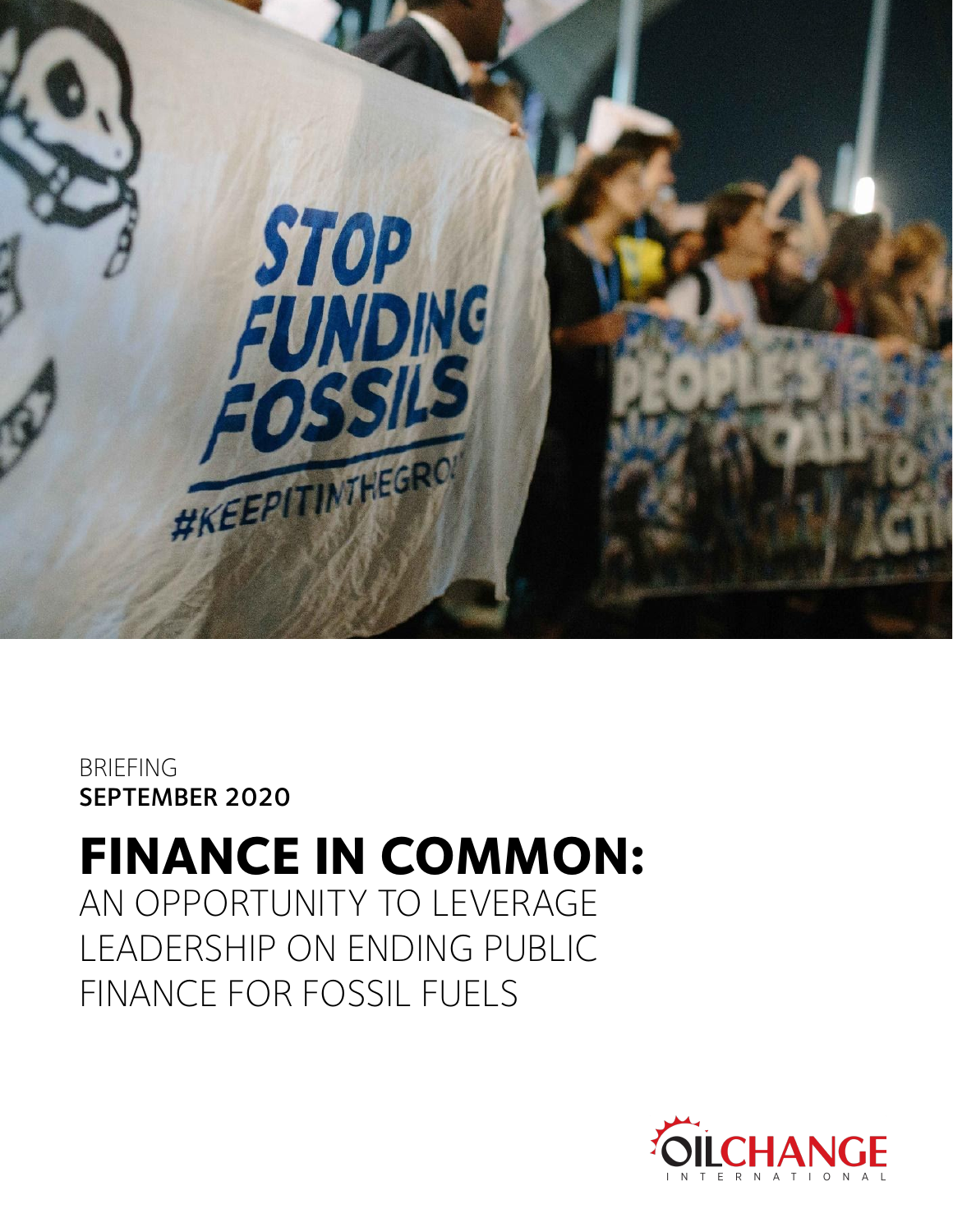# **Key Messages**

- The Finance in Common Summit will bring together 450 public finance institutions that control \$2 trillion in public money in November this year. The Summit provides an important opportunity for public finance institutions that are leading on ending fossil fuel finance and supporting a just transition to leverage their leadership towards sector-wide Paris alignment. They can do so through releasing a joint commitment focused on ending fossil fuel finance and supporting a just transition away from fossil fuels, as part of commitments to align with the 1.5°C target of the Paris Agreement.
- To set a gold standard for climate leadership for other public and private finance institutions to follow, such a commitment should meet or exceed the fossil fuel exclusions in the Energy Lending Policy of the European Investment Bank (EIB), which covers all fossil fuels, all fossil fuel infrastructure and direct and indirect finance and through which the EIB is expected to end virtually all its unabated oil and gas financing by 2021. An increasing number of institutions is ending their support for coal, but to stay within climate limits they must go further and also end their support for oil and gas.
- Leadership on this topic is of crucial importance as governments are in the midst of preparing historic levels of public finance in response to COVID-19. Early analysis of recovery finance deployed to date suggests that the trend of public finance propping up the fossil fuel industry is continuing, as fossil fuel intensive industries are receiving an outsized proportion of recovery finance.
- A joint commitment to end fossil fuel finance and increase support for a managed and just transition from oil, gas, and coal towards renewable energy sources would be a concrete, tangible and media-friendly outcome that would be welcomed by the climate movement and help make the Finance in Common Summit a success. It would also send a strong political signal towards the private sector and help build momentum toward a successful COP26 in 2021, for which finance has been identified as a priority topic.

### 1. About Finance in Common

The Finance in Common Summit is the very first global development bank summit, bringing together 450 public finance institutions that control  $$2$  trillion in public money.<sup>[1](#page-9-0)</sup> It takes place 10-12 November 2020 during the Paris Peace forum, online and in person in Paris, France. It is an event convened by the French development agency, Agence Française de Développement (AFD), and with the support of the United Nations

<span id="page-1-1"></span><span id="page-1-0"></span>Secretary General (UNSG), President Emmanuel Macron and the COP26 presidency. The Summit is an initiative of the Word Federation of Development Finance Institutions (WFDFI) and the International Development Finance Club (IDFC). It comes at a critical point in time, in the lead up to COP26, for which finance has been identified as one of the priority topics, $2$  and as governments prepare to deploy historic levels of additional public finance in response to COVID-19. In this context, the UNSG, António Guterres, has been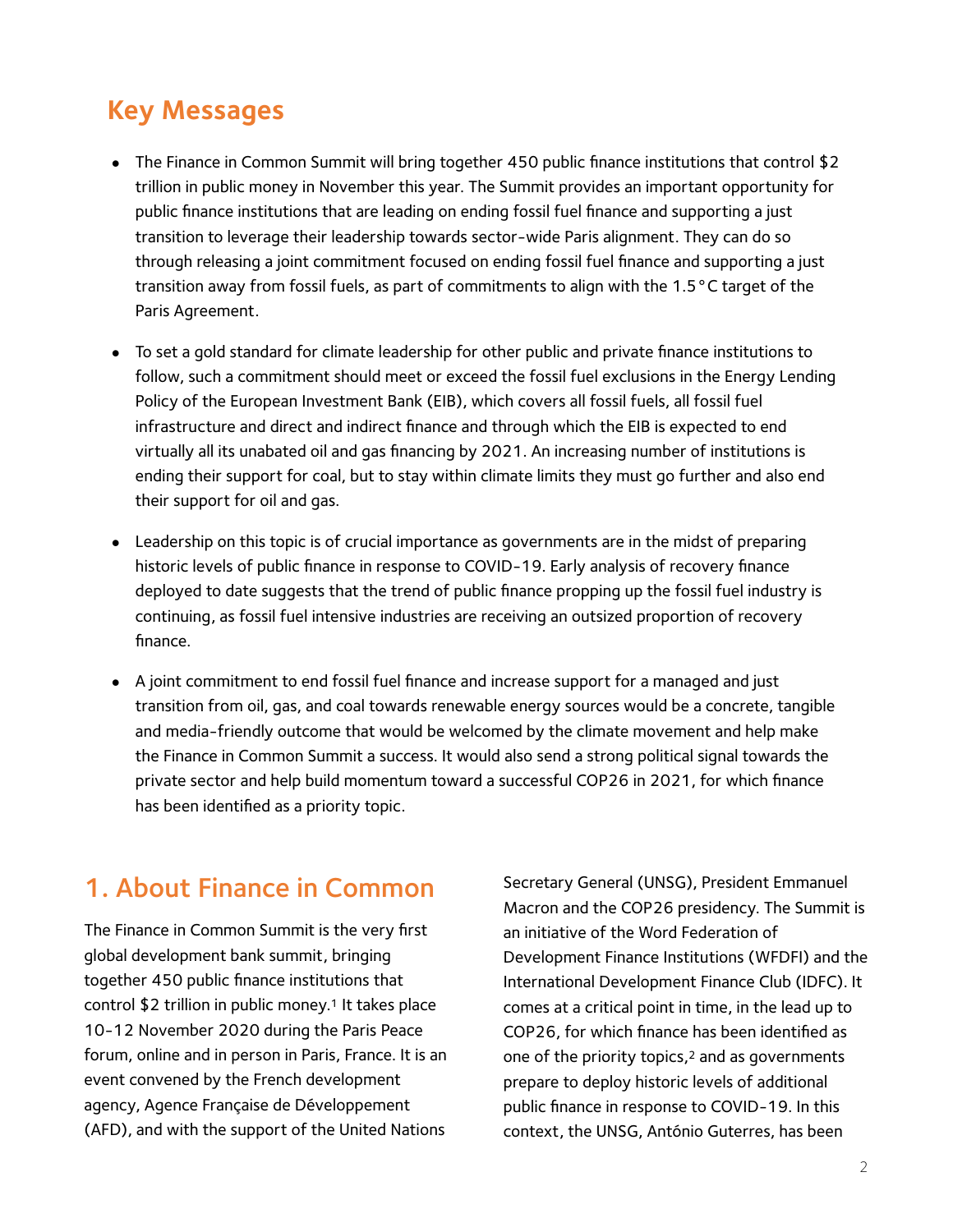calling on countries to invest in a clean and green recovery including by ending fossil fuel subsidies. He underlines that "continued support for fossil fuels in so many places around the world is deeply troubling" and "means more deaths and illness and rising health care costs.["3](#page-9-2)

<span id="page-2-0"></span>The convenors' main objective for the Summit is to get a collective statement from all participating public finance institutions declaring that their contribution to economic recovery from the COVID-19 pandemic will support climate, sustainable development and biodiversity goals. Whilst such a declaration would be welcome, it is not likely that the text, which is to be signed by all participating public finance institutions, will reach the highest level of ambition, given the large diversity of participants and the need to reach consensus. It is therefore encouraging that the Summit also welcomes additional statements from those willing to make commitments beyond the joint declaration.

This creates an opportunity for the Summit to leverage the leadership of those public finance institutions that show high ambition in their efforts to align with Paris goals. This leadership could be leveraged through a joint commitment from these leading public finance institutions on excluding fossil fuels from financing and increasing support for a just and managed transition to clean energy. To build towards such a joint commitment, dedicated stewardship from Summit convenors, governments and public finance institutions that are leading on this topic, such as the EIB, and CSOs must be prioritized in the lead-up to the event.

### 2. Too much oil, gas and coal in production already

Climate science shows that we need a rapid transition from fossil fuels to renewable energy in

<span id="page-2-1"></span>order to limit global warming to 1.5ºC. The Intergovernmental Panel on Climate Change's (IPCC's) Special Report on Global Warming of 1.5 °C tells us that to have the best chance of limiting warming to 1.5°C, greenhouse gas emissions must decline rapidly, falling 45% from 2010 levels by 2030, and reaching net zero by 2050.<sup>[4](#page-9-3)</sup> To achieve these emission reduction targets, we need a rapid reduction in the production and use of fossil fuels, which are the single-biggest source of greenhouse gas emissions. The IPCC's P1 trajectory, which takes a precautionary approach to unproven negative emission technologies, shows that the use of coal, oil and gas needs to drop by 78%, 37% and 25% respectively by 2030 compared to 2010 levels to keep warming limited to  $1.5^{\circ}$  C.<sup>5</sup>

<span id="page-2-3"></span><span id="page-2-2"></span>However, governments and their public finance institutions are moving in the opposite direction by continuing to prop up oil and gas production. The United Nations Environment Programme (UNEP) Production Gap report (UNEP, 2019) shows that governments worldwide are planning to produce 120% more coal, oil and gas by 2030 than compatible with a  $1.5\,^{\circ}$ C trajectory.<sup>[6](#page-9-5)</sup> In addition, Oil Change International analysis, conducted in 2016 and updated in 2020, shows that the emissions from reserves in already operating oil and gas fields alone, even if coal mining is completely phased out, would take the world beyond 1.5°C of warming (see the figure 1).

For the electricity sector, peer reviewed research shows that the 2°C capital stock has already been exceeded. Even if other sectors reduce emissions in line with a 2°C target, no new fossil-powered electricity infrastructure should have been built after 2017 for this target to be met, unless other electricity infrastructure is retired early[. 7](#page-9-6)

<span id="page-2-4"></span>While gas is promoted by some as a bridge fuel, research has shown that this is far from the case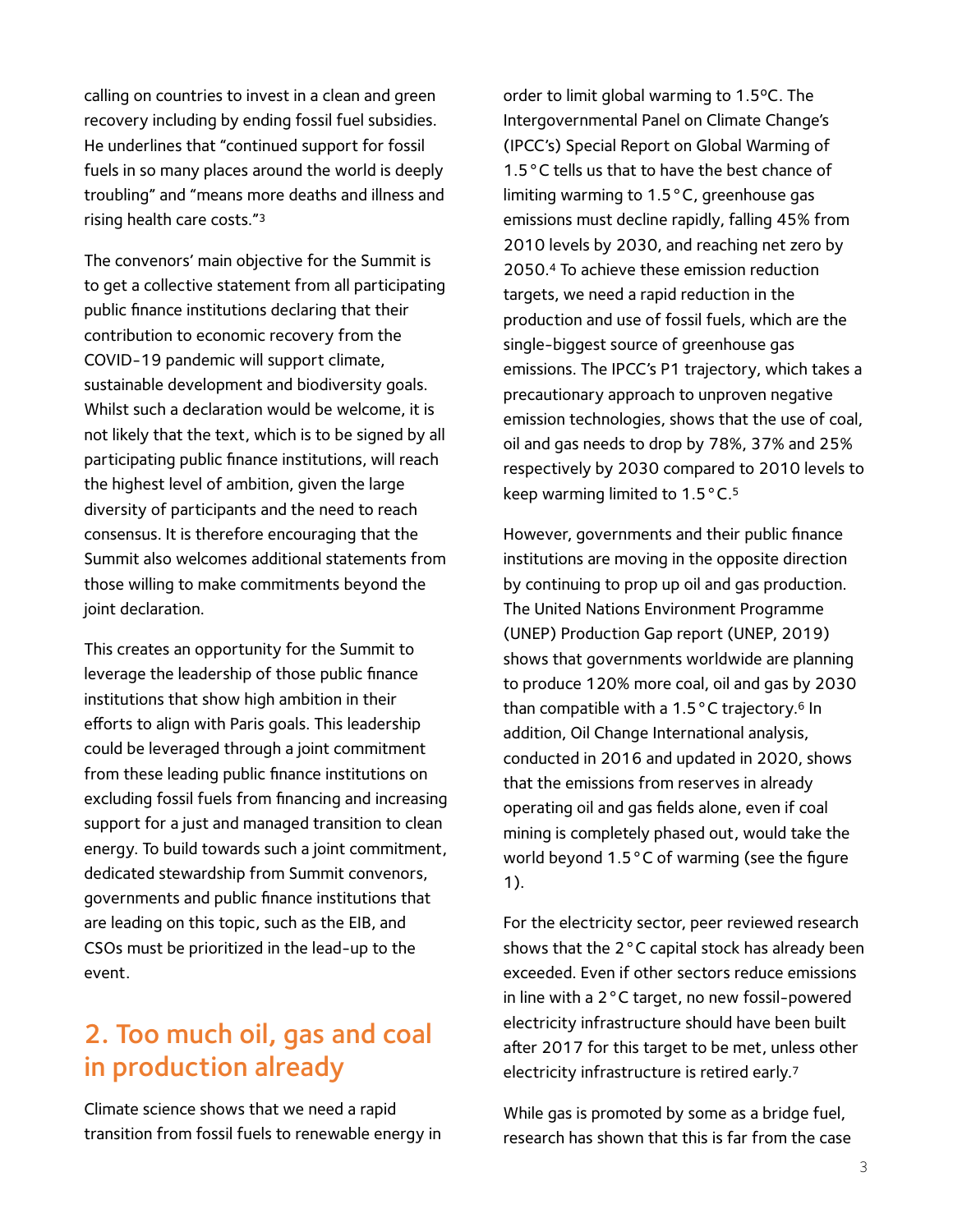#### **Figure 1: CO2 emissions from developed fossil fuel reserves compared to carbon budgets (as of January 2020) within range of the Paris goals.**



*Sources: Oil Change International analysis based on data from Rystad Energy, International Energy Agency, World Energy Council and IPCC.*

<span id="page-3-3"></span><span id="page-3-1"></span>due to methane leakage, severe limitations on the potential for coal-to-gas switching in emissions reductions, the lower cost of renewable alternatives, and alternative solutions for grid reliability, as well as its incompatibility with the carbon budget (as presented above).<sup>[8](#page-9-7)</sup> For energy access (SDG 7) specifically, the literature is clear that distributed renewable energy (DRE) via offgrid and mini-grid installations are the least-cost solutions for two thirds of those living in electricity poverty.<sup>[9](#page-9-8)</sup> There is currently a global financing gap to reach SDG 7, with only a minimal amount of the (insufficient) current finance going to the DRE and clean cooking solutions needed by people living in energy poverty[.](#page-9-9)<sup>[10](#page-9-9)</sup> Scaled up and more targeted finance is critical to achieve SDG 7, including social protection (energy safety nets) for the poorest[.11](#page-9-10)

<span id="page-3-2"></span><span id="page-3-0"></span>In sum, today's fossil fuel production and linked infrastructure would take the world beyond the 1.5°C limit, unless urgent steps are taken to halt fossil fuel expansion, phase-out existing production and retire fossil fuel assets before the end of their lifetime. To stay within climate limits, public finance should support the transition away from fossil fuels including by investing deeply in renewable and efficient energy systems with access for all and a just transition for affected workers and local communities. It is especially important that public finance institutions show leadership on this topic as they play an important role in leveraging private finance by de-risking projects through their involvement.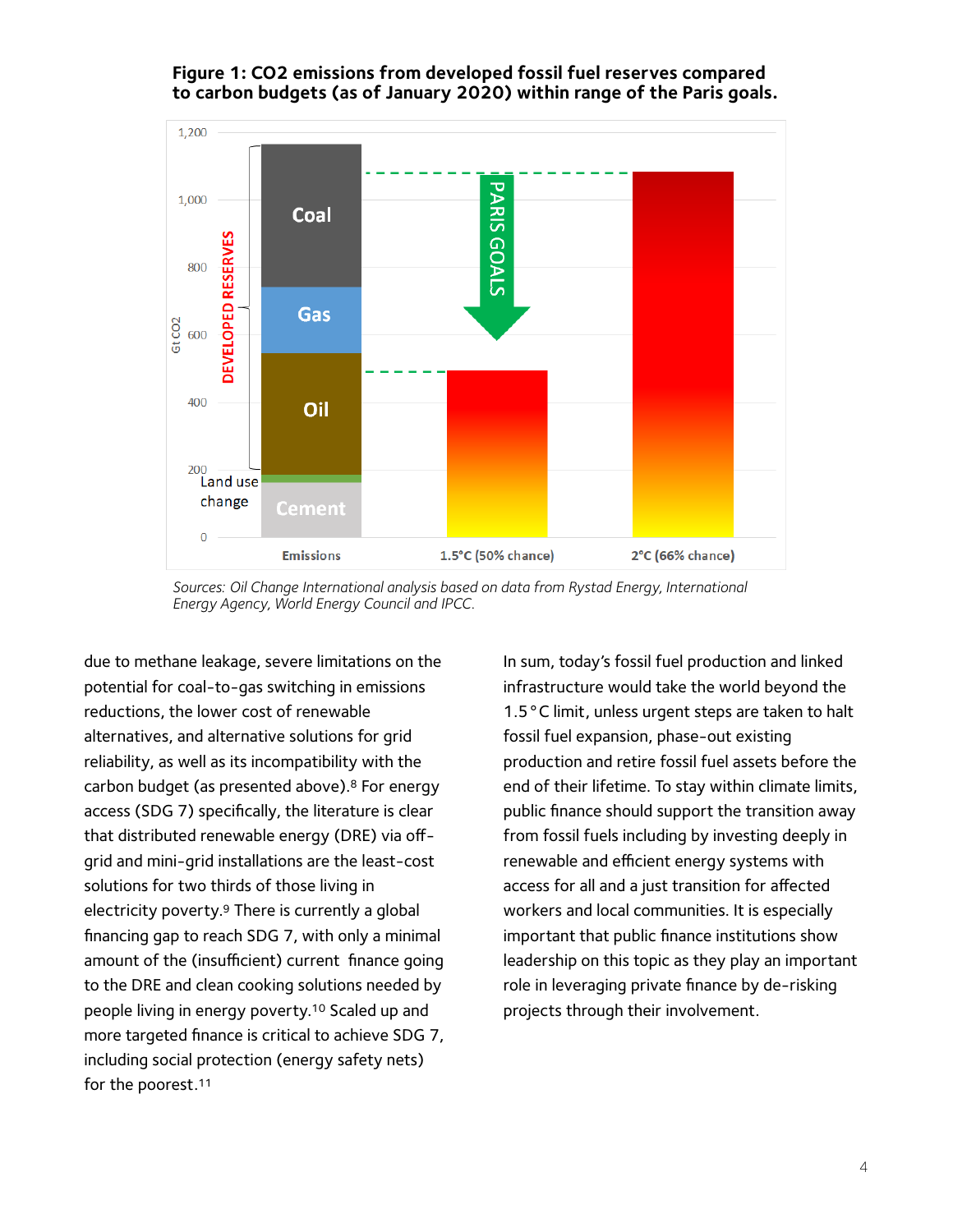# 3. A just and green recovery?

Under the Paris Agreement, governments have committed to making "finance flows consistent with a pathway towards low greenhouse gas emissions and climate-resilient development" (Article 2.1.c).<sup>[12](#page-9-11)</sup> Nonetheless, the expansion of fossil fuel infrastructure continues to be backed by staggering sums of both private and public finance. Together, G20 governments and the eight major multilateral development banks (MDBs) provided more than three times as much in public finance for fossil fuels (USD 77 billion) as for renewable energy a year from 2013-2018.[13](#page-9-12) This amount has not dropped since the Paris Agreement was adopted at the end of 2015. This public finance is matched by huge sums of private finance for fossil fuels. Since the Paris Agreement was adopted 35 private sector banks funelled USD 2.7 trillion into fossil fuels[.](#page-9-13) [14](#page-9-13)

<span id="page-4-2"></span>Now, as governments prepare to deploy historic levels of public finance in response to COVID-19, an emphasis on a resilient recovery that will not exacerbate the climate crisis is critical. Over 500 civil society organisations globally have signed up to the Principles for Just Recovery, calling for government responses and the international community to prioritize strong public healthcare, providing economic relief directly to the people rather than letting it exacerbate inequality, creating resilience against climate change, and building solidarity and community across borders[.](#page-9-14)<sup>[15](#page-9-14)</sup> A wide variety of academics, elected officials and other public figures have called for similar action[.](#page-9-15)<sup>[16](#page-9-15)</sup>

<span id="page-4-4"></span><span id="page-4-3"></span>However, analysis of recovery finance deployed to date suggests fossil fuel or fossil fuel intensive industries receive an outsized proportion of recovery finance. A Bloomberg New Energy Finance analysis found that of the stimulus measures announced by June 2020, over \$500

<span id="page-4-5"></span>billion goes to high-carbon industries, without green conditions. This compares to \$12.3 billion for low-carbon industries[.](#page-9-16)<sup>[17](#page-9-16)</sup> The Energy Policy Tracker, an initiative of 14 research organisations that tracks stimulus money for the energy sector, finds that, as of 26 August 2020, G20 governments have committed \$204 billion supporting fossil fuel energy, compared to \$139 billion for renewables. [18](#page-9-17)

<span id="page-4-7"></span><span id="page-4-6"></span><span id="page-4-1"></span><span id="page-4-0"></span>Canada, already the second-largest financier of fossil fuels in the G20 because of its export credit agency Export Development Canada (per capita, it is the highest), has given EDC a central role in the COVID-19 response, through two major financing programs that specifically prioritise the fossil fuel industry as well as relaxing limits on total financing levels[.](#page-9-18)<sup>[19](#page-9-18)</sup> And while the UK government is allegedly working on a policy to exclude oil and gas from export credit agency financing, the Prime Minister's office agreed to put UK Export Finance money into an LNG project in Mozambique, spearheaded by France's Total, undermining the UK's efforts to position itself as a climateleader in the lead up to COP26.<sup>[20](#page-10-0)</sup> These developments are not just problematic from a climate perspective, but also from a development and economic recovery perspective.

<span id="page-4-12"></span><span id="page-4-11"></span><span id="page-4-10"></span><span id="page-4-9"></span><span id="page-4-8"></span>Well before COVID-19, fossil fuels were showing signs of permanent financial decline due to increasing competition from renewables and electric vehicles, opposition, including through litigation, resulting in an accumulation of debt.[21](#page-10-1) During eight of the last nine years, oil and gas stocks underperformed the broader market, while last year renewable stocks outperformed the indexby  $20\%$ .  $22$  Last year the oil and gas sector placed dead last in Standard & Poor's 500 index.[23](#page-10-3) This all makes fossil fuels a poor bet for economic recovery[.](#page-10-4)<sup>24</sup> Energy efficiency and renewable energy hold better promise. These sectors create more jobs than fossil fuels per dollar spent, they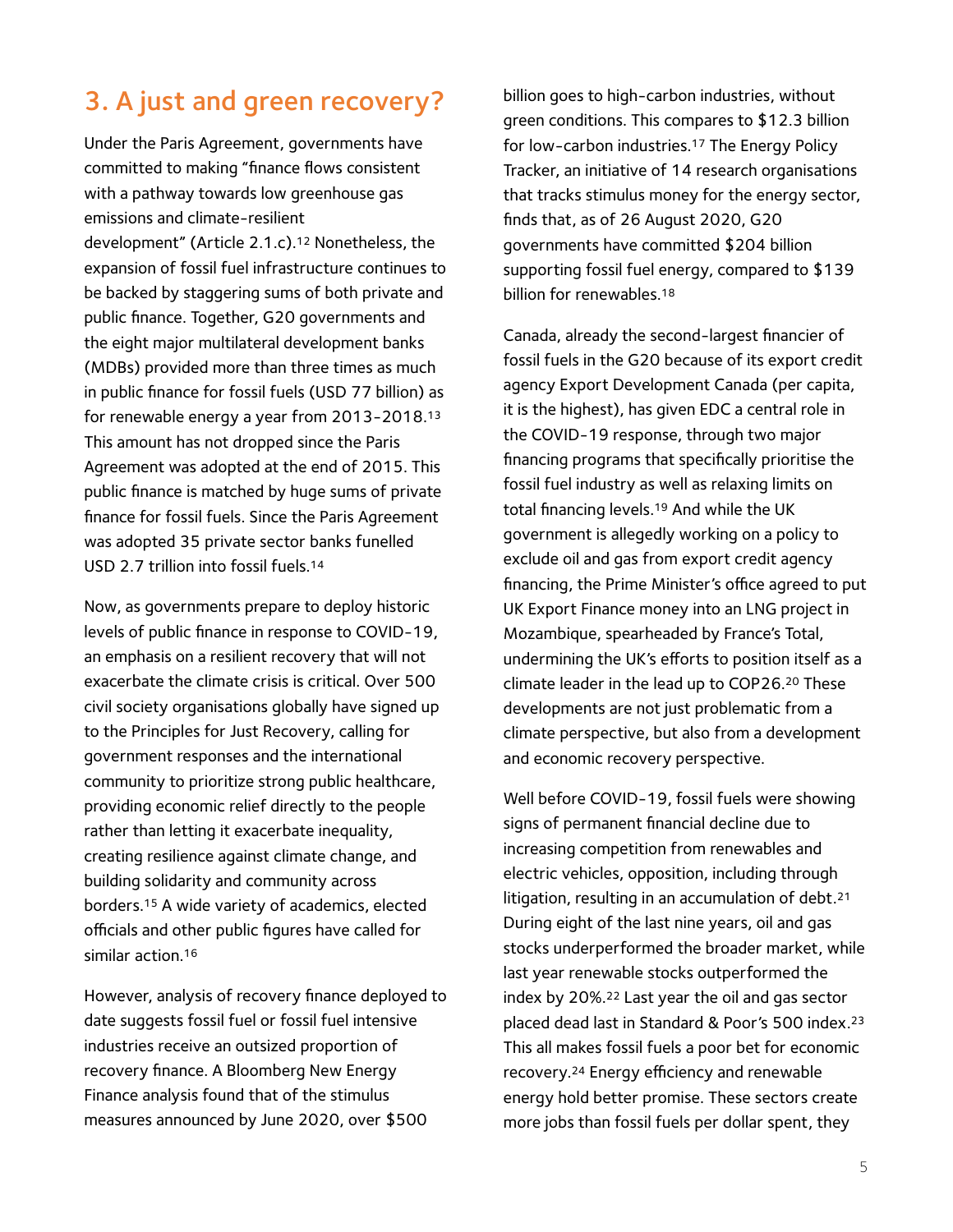increasingly outcompete fossil fuels on cost, and create healthier, more resilient societies that are less dependent on exports or imports of a volatile commodity.

Whilst some argue that government-backed fossil fuel finance is necessary to spur development and access to electricity, the data shows otherwise. The largest recipients of support for fossil fuels are not the poorest countries, and where fossil fuel finance does flow to lower-income countries, it typically benefits multinational corporations and wealthy "donor" countries over local populations, often while causing human and indigenous peoples' rights violations and displacements, while degradinghealth and the environment.<sup>[25](#page-10-5)</sup> As above, to achieve universal energy access at the household level, which can enable poverty reduction and also build wider community resilience through access to health services, education and local economic development, DRE energy solutions will often be the least  $cost.^{26}$ 

<span id="page-5-2"></span>In addition, the recent crash in oil prices linked to COVID-19 underlines the need for governments to step in and actively manage the decline of the oil and gas industry to prevent a disorderly collapse of the industry from hurting people and planet. <sup>[27](#page-10-7)</sup>The current fall of the industry exposes the risks associated with economic dependence on this declining and volatile sector and shows that a disorderly collapse exacerbates global inequalities. While rich producing countries are bailing out their oil and gas companies (including the United States and Canada), lower-income oil- and gasproducing countries such as Nigeria, Angola, Algeria, Ecuador, Venezuela, and Iraq do not have that option while being less resilient to oil price shocks. They are currently facing massive budget crunches due to the crash in oil prices caused by COVID-19, which impacts their ability to address the pandemic. Iraq, which relies on oil for 90 percent of government revenue, has asked for

emergency aid to fund its health system. In Africa, falling oil revenues are stressing budgets in Algeria, Angola, the Congo Republic, and Nigeria.

Now is precisely the time for governments and their public finance institutions to take action to prevent a disorderly collapse of the oil and gas sector, and instead pursue a carefully planned and globally just exit from oil and gas: to systematically disentangle economies from this turbulent industry in a way that lines up with global climate goals, invests deeply in a just transition for workers and local communities, and builds the clean energy sectors that are needed to safeguard future living conditions for life on Earth. The Finance in Common Summit provides an important opportunity to reverse the trend of public finance propping up the fossil fuel industry and help shift the emphasis to a just and green recovery with a sustainable energy transition at its core.

# <span id="page-5-1"></span><span id="page-5-0"></span>4. Feasibility of a joint announcement around ending fossil fuel finance

<span id="page-5-3"></span>A joint announcement from leading public finance institutions around ending fossil fuel finance and increasing just transition support is not only an effective step that civil society and youth climate activists have been calling for[,](#page-10-8) $28$  it is also within reach. In response to a letter signed by over 130 NGOs, that among other demands includes a call for the Summit to deliver on ending fossil fuel finance was welcomed by Remy Rioux, the head of AFD, the lead organiser of the Summit. In *Liberation* he says that *"the objective of the summit is to release a joint declaration, with maybe a commitment from all participants to align their activities with the Paris Agreement. And maybe to see a coalition of progressive public DFIs which would go further in some areas, such as putting an*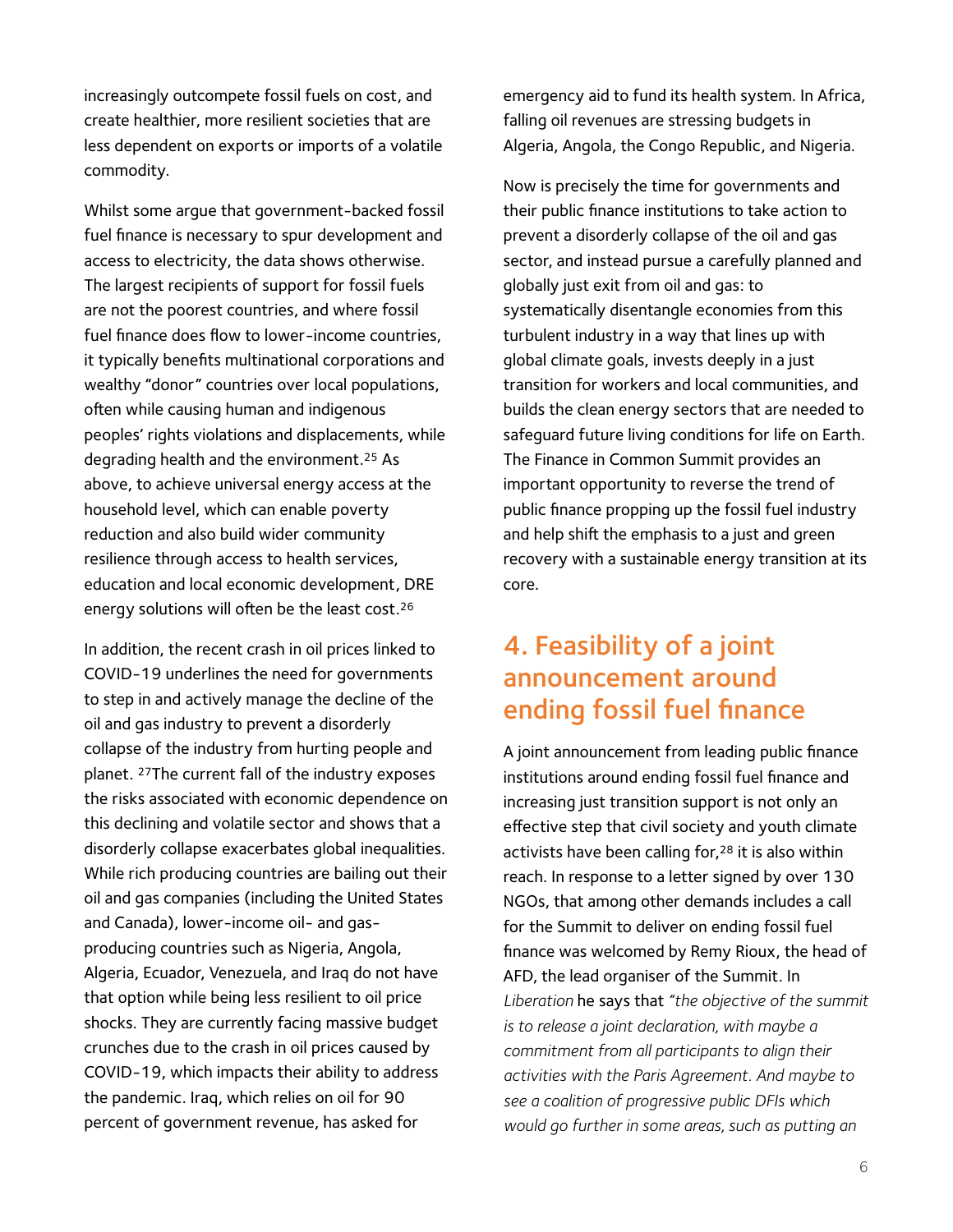#### **Table 1: Non-exhaustive list of expected and adopted fossil fuel exclusion policies at public finance institutions**

| <b>Institution</b>                                                       | <b>Type</b> | <b>Fossil fuel exclusions</b>                                                                                                                                                                                                                                                                                                                                                                                            | Date policy adopted             |
|--------------------------------------------------------------------------|-------------|--------------------------------------------------------------------------------------------------------------------------------------------------------------------------------------------------------------------------------------------------------------------------------------------------------------------------------------------------------------------------------------------------------------------------|---------------------------------|
| European Investment MDB<br>Bank (EIB)                                    |             | End to financing for "unabated" oil and gas projects after November 2019<br>2021. For gas projects a threshold applies of 250gCO2/<br>kWh. There are undefined exceptions for power<br>generation and transport infrastructure that make use of<br>so-called "low-carbon" gases. There is a commitment for<br>all exclusions to include intermediaries, advisory and<br>technical assistance, and associated facilities. |                                 |
| Ireland's national<br>investment fund                                    |             | Exclusions for almost all direct fossil fuel finance to be<br>implemented by 2023.                                                                                                                                                                                                                                                                                                                                       | Announced in 2018               |
| Swedfund                                                                 | <b>DFI</b>  | Exclusions for almost all direct fossil fuel finance.                                                                                                                                                                                                                                                                                                                                                                    | 2017                            |
| Swedish export credit ECA<br>agencies EKN and<br><b>SEK</b>              |             | Bans export credits to fossil fuel exploration and<br>extraction by 2022. This includes mining and<br>construction machinery where the purpose is to use<br>these for the extraction of coal and oil or gas.                                                                                                                                                                                                             | Updated policy<br>expected soon |
| United Kingdom<br><b>Export Finance</b><br>(UKEF)                        | <b>ECA</b>  | Some journalists have reported that the UK is poised to<br>decide on an end to overseas oil and gas finance<br>including through UKEF.                                                                                                                                                                                                                                                                                   | <b>TBC 2020</b>                 |
| <b>World Bank</b>                                                        | <b>MDB</b>  | Ban on finance for upstream oil and gas.                                                                                                                                                                                                                                                                                                                                                                                 | 2017                            |
| <b>CDC Group</b>                                                         | <b>DFI</b>  | Ban on finance for upstream oil and gas.                                                                                                                                                                                                                                                                                                                                                                                 | 2020                            |
| Inter-American<br>Development Bank<br>(IDB)                              | <b>MDB</b>  | Draft revisions of safeguard policy propose a ban on<br>finance for upstream oil and gas.                                                                                                                                                                                                                                                                                                                                | <b>TBC 2020</b>                 |
| Agence France de<br>Développement                                        | DFI         | Ban on finance for fossil fuel exploration and production<br>projects, infrastructure directly associated with these<br>fuels, coal-fired, oil and diesel power stations (but there<br>are some loopholes).                                                                                                                                                                                                              | December 2019                   |
| <b>Bpifrance</b>                                                         | <b>ECA</b>  | Ban on export credit finance for coal production and<br>coal-fired power, some forms of non-conventional oil<br>and gas, such as shale gas and oil and fossil fuel projects<br>that involve routine flaring.                                                                                                                                                                                                             | December 2019                   |
| Association of<br>European<br>Development Finance<br>Institutions (EDFI) | <b>DFI</b>  | Is working on a joint climate and energy statement that<br>will likely be published before or at the Finance in<br>Common Summit, which is expected to include fossil fuel<br>exclusion policies.                                                                                                                                                                                                                        | <b>TBC 2020</b>                 |

<span id="page-6-0"></span>*end to fossil fuel finance."<sup>[29](#page-10-9)</sup> Such a commitment* would correspond to the first demand set out in a recent letter to EU officials and global leaders from Luisa Neubauer, Greta Thunberg and other youth climate activists and signed by over 100,000 people, calling on leaders to *"Effective immediately, halt all investments in fossil fuel exploration and extraction, immediately end all fossil fuel subsidies* 

<span id="page-6-2"></span><span id="page-6-1"></span>*and immediately and completely divest from fossil*  fuels.<sup>"[30](#page-10-10)</sup> In a communique released in February 2020, African civil society similarly called on leaders to *"reject further financing and support for fossil fuel projects from other governments, multilateral funding sources, and other investors."[31](#page-10-11)*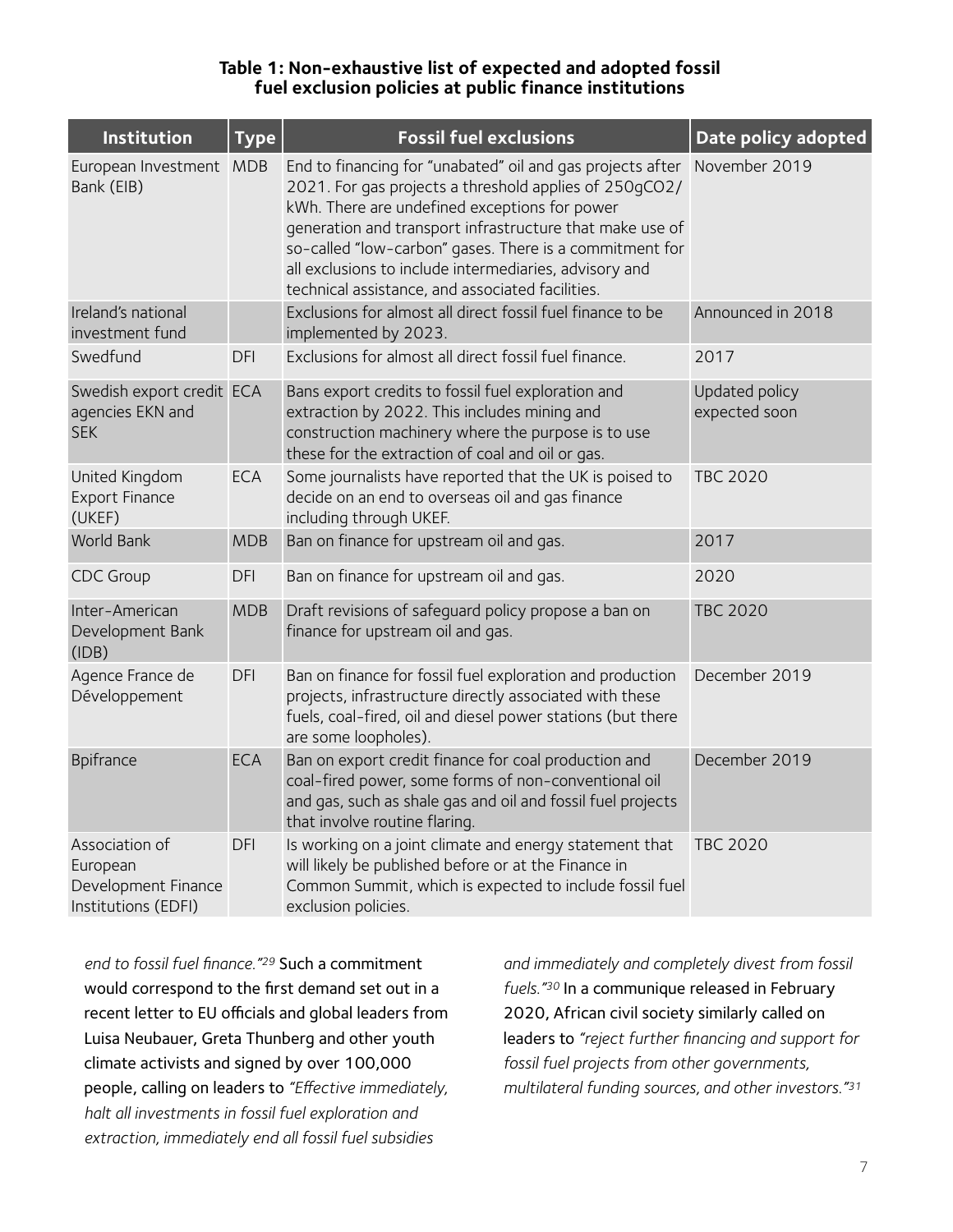A growing number of public finance institutions recognize that continued financing of fossil fuels is incompatible with limiting global warming to 1.5ºC. While many public finance institutions have effectively excluded support for coal in the past decade, a number are taking crucial steps to also limit financing for oil and gas: the European Investment Bank (EIB), Swedfund, Agence France de Développement, CDC Group, and also export credit agencies like BPIfrance and the Swedish SEK and EKN have either fully excluded fossil fuel financing, or have introduced some exclusions (see table below). Such fossil fuel exclusions should be regarded as a necessary (though not sufficient) condition to achieve Paris alignment and a joint announcement at Finance in Common can help normalise this fact. Fossil fuel exclusions are both a challenging and uniquely critical and time-bound (see section 2 of this briefing) aspect of Paris Alignment. It is also an area where global cooperation is necessary to ensure effectiveness. As public finance institutions have a unique signaling and norm-setting role in the world of finance, and their finance leverages private finance, them leading the way on fossil fuel exclusions will have a ripple effect.

A potential joint announcement around ending fossil fuel finance should be ambitious in order to set a gold standard for other public finance institutions to follow. As such, it should cover all fossil fuels, including gas, and not just financing for upstream, but also midstream and downstream fossil fuel projects and it should cover direct and indirect financing.

<span id="page-7-0"></span>The European Investment Bank's Energy Lending Policy, adopted in November last year, scores well on these criteria[.](#page-10-12) $32$  As the EIB is leading on the high level event on climate of the Summit, it is in a good position to use this opportunity to leverage its leadership by making sure the here proposed joint announcement could land at this high level

event and by making sure that it meets or exceeds the fossil fuel exclusions in the Energy Lending Policy of the EIB, whilst also including a commitment to increased support for an internationally just transition away from fossil fuels that protects countries, workers and communities through the transition.

Next to EIB, potential candidates for this high ambition initiative include Swedfund, SEK and EKN (Sweden), Finnfund (Finland), FMO (Netherlands), IFU and EKF (Denmark), OeEB (Austria), UKEF (United Kingdom), BNDES (Brazil), BPDC and IDB. Possible political champions for this initiative include the EIB, UNSG, the European Commission, the COP26 presidency, the French presidency, and AFD.

### 5. Setting a gold standard for Paris Alignment

For a joint announcement on ending fossil fuel finance and increasing support for a just transition to set a gold standard for Paris Alignment for other public finance institutions to follow it will need to include the following elements:

- <span id="page-7-1"></span>• **An immediate end to new fossil fuel investments and a phase out of all finance and assistance for fossil fuels, direct and indirect, by the end of 2021.** [33](#page-10-13) This should cover associated facilities and include advisory services, technical assistance and lending through financial intermediaries;
- **Increased support for a just transition away from fossil fuels**, including support for the diversification of fossil fuel dependent economies and for workers and communities currently dependent on oil, gas and coal production as well as on other high carbon sectors;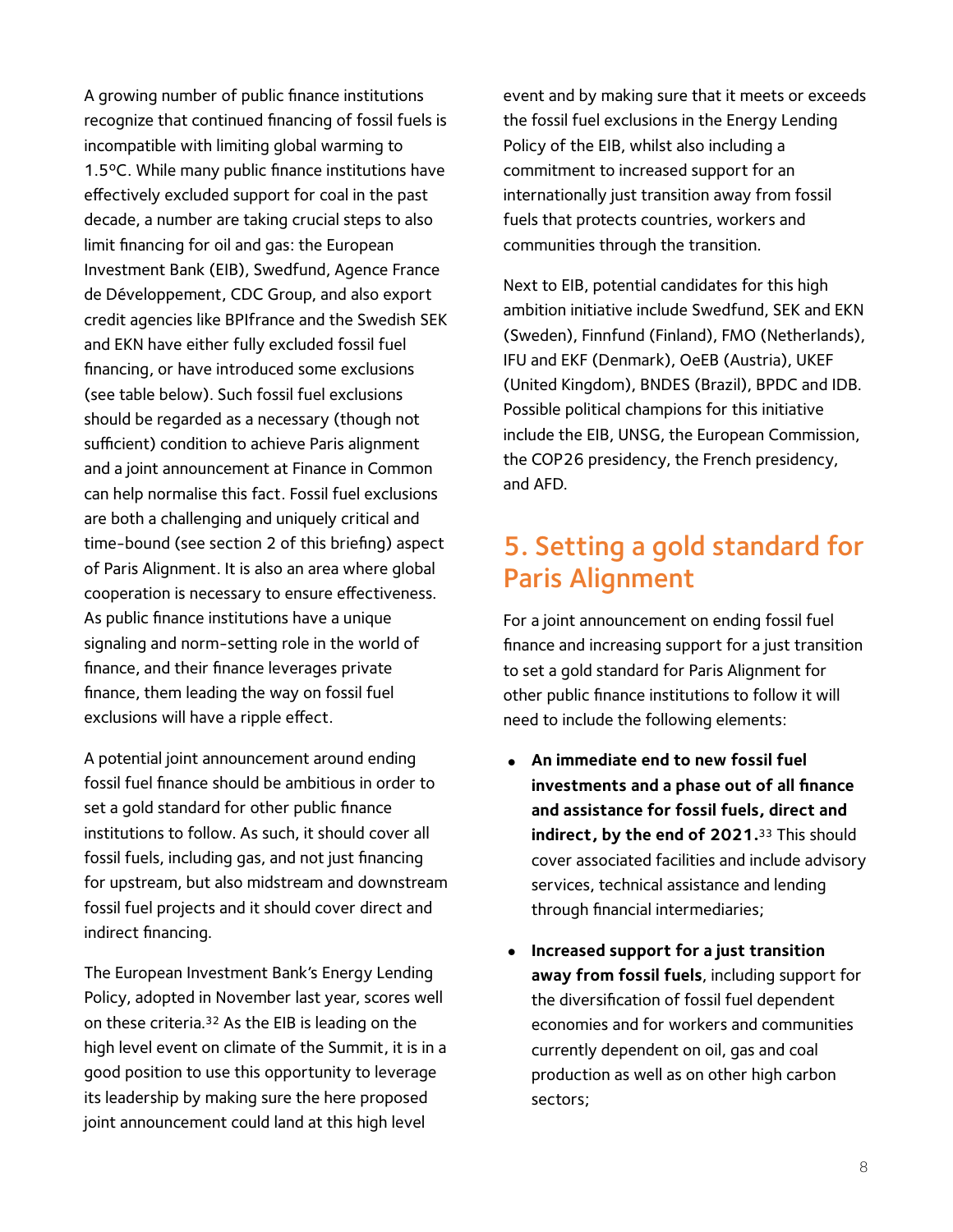- **Rapidly scale up investments in energy efficiency and renewable energy, and in universal access to affordable, reliable, sustainable and modern energy (SDG 7) by 2030.** At the project level, investments must ensure the free, prior, and informed consent of impacted communities through inclusive and integrated planning. This finance should prioritize 'high-impact' countries, where access rates to electricity and clean cooking remain the lowest, as well as the mainstreaming of energy access, off-grid and mini-grid renewable energy into energy planning and targeted financing approaches;
- **Devote at least 40% of finance to climate by 2020 and at least 50% by 2025** to assist countries in accelerating their chosen low carbon development pathways. This finance should observe the principle of "do no harm" — to the Paris goals, local communities, or local environments;
- **By COP26, the end of 2021, present a detailed roadmap for full Paris Alignment (project and portfolio based) by 2023 based on credible, robust scenarios**, like the P1 pathway from the IPCC SR15 report, that do not depend on future possible negative emission technologies and that target absolute emission reductions rather than carbon intensity reductions. Public finance institutions should demand financial intermediaries and other clients to develop similar roadmaps;
- **A commitment to working with developing countries and local communities, including Indigenous Peoples**, and delivering genderresponsive support, as close as possible to local communities to ensure that support for a just transition away from fossil fuels addresses local development needs and that projects are financially, environmentally and socially equitable and sustainable.

The here proposed high ambition initiative would provide a concrete and tangible outcome for the Summit and would help set a high bar for what climate leadership looks like for public finance institutions. In contrast to announcements that focus only on Paris alignment, an announcement that also includes fossil fuel finance exclusions would be easily understood by a large public audience; celebrated by the climate movement; and help ensure global media coverage of the summit in a way that promotes climate ambition (as was the case when, at the 2017 One Planet Summit, the World Bank announced a ban on upstream oil and gas). This in turn will help build momentum toward a successful COP26 in 2021, for which finance has been identified as one of the priority topics.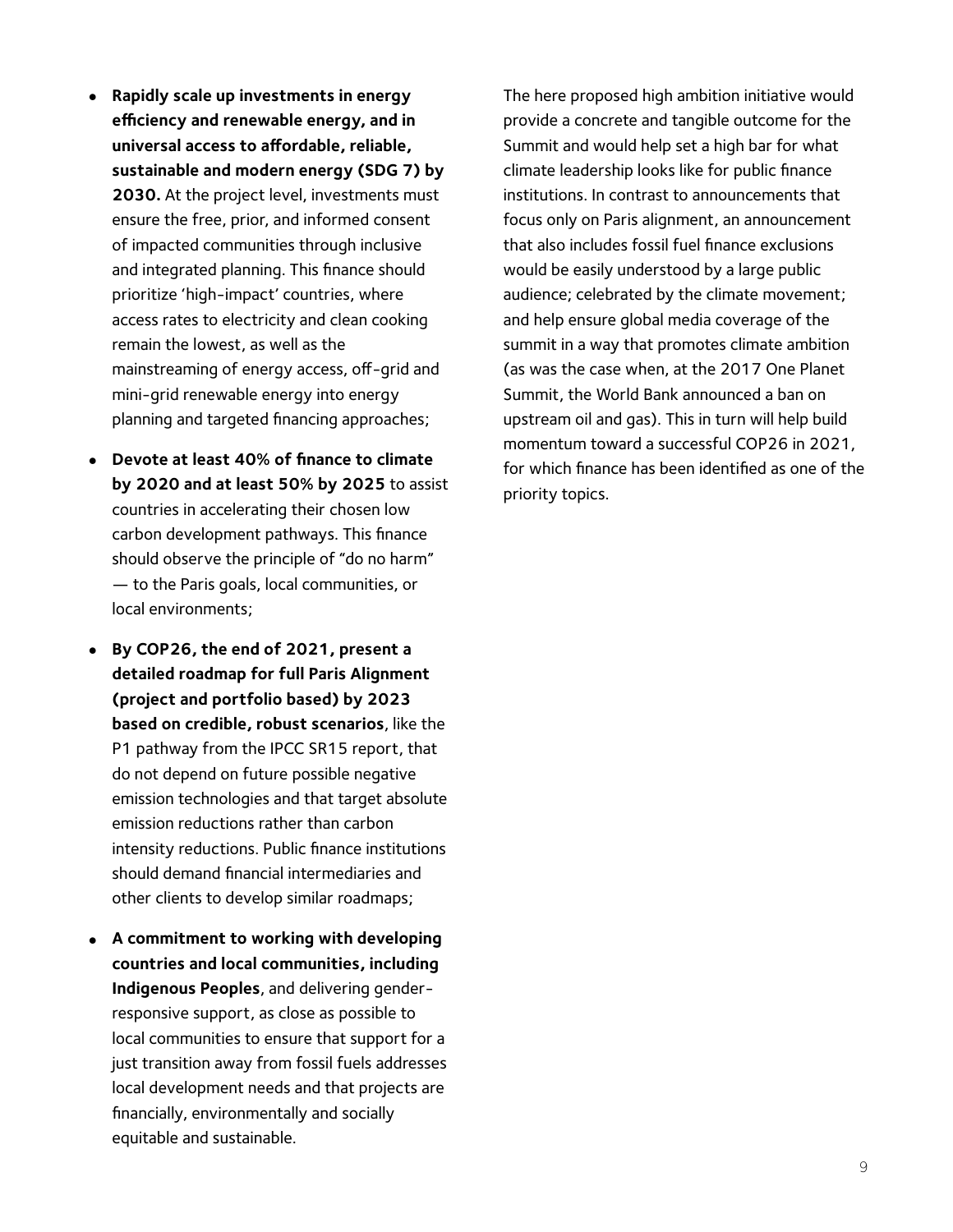<span id="page-9-0"></span><sup>[1](#page-1-0)</sup> For more information on the Summit see: https://financeincommon.org/.

<span id="page-9-1"></span> COP26 President Alok Sharma's briefing to UN member states, 8 March 2020: https://www.gov.uk/government/speeches/ [2](#page-1-1) statement-by-business-secretary-and-cop26-president-alok-sharma-at-the-cop26-briefing-to-all-member-states-at-the-unitednations-new-york

<span id="page-9-2"></span>Secretary-General's remarks to 19th Darbari Seth Memorial Lecture "The Rise of Renewables: Shining a Light on a Sustainable Future", [3](#page-2-0) 28 August 2020: https://www.un.org/sg/en/content/sg/statement/2020-08-28/secretary-general%E2%80%99s-remarks-19thdarbari-seth-memorial-lecture-the-rise-of-renewables-shining-light-sustainable-future.

<span id="page-9-3"></span>IPCC, "Summary for Policymakers," In: Global warming of 1.5°C, p. 16-19. https://www.ipcc.ch/sr15/chapter/spm/ [4](#page-2-1)

<span id="page-9-4"></span><sup>5</sup>Ibid. This is a trajectory that takes a precautionary approach to negative emission technologies and therefore excludes reliance on technologies that, to date, are unproven at scale, such as carbon capture and storage (CCS) and Bio-energy Capture and Storage (BECCS).

<span id="page-9-5"></span><sup>6</sup>SEI, IISD, ODI, Climate Analytics, CICERO, and UNEP. (2019). The Production Gap: The discrepancy between countries' planned fossil fuel production and global production levels consistent with limiting warming to 1.5°C or 2°C. http://productiongap.org/

<span id="page-9-6"></span> Alexander Pfeiffer, Richard Millar, Cameron Hepburn, and Eric Beinhocker, "The '2°C capital stock' for [7](#page-2-4) electricity generation: Committed cumulative carbon emissions from the electricity generation sector and the transition to a green economy," Applied Energy 179:1395-1408, October 2016. https://www.sciencedirect.com/science/article/pii/S0306261916302495

<span id="page-9-7"></span>[8](#page-3-0) Lorne Stockman, "Gas is Not a Bridge Fuel," Oil Change International, May 2019, http://priceofoil.org/2019/05/30/gas-is-not-abridge-fuel/; ODI et al (2020) Faqs on Oil, Gas and Poverty. https://www.odi.org/projects/17203-faqs-oil-gas-and-poverty; CAFOD, Christian Aid, & Tearfund (2020) Powering past oil and gas: Energy choices for just and sustainable development. https://cafod.org.uk/ About-us/Policy-and-research/Climate-change-and-energy/Sustainable-energy.

<span id="page-9-8"></span><sup>9</sup>Organisation for Economic Development and Co-operation (OECD) and IEA, Energy Access Outlook 2017: From Poverty to Prosperity (Paris: 2017), p. 12, https://www.iea.org/publications/freepublications/publication/ WEO2017SpecialReport\_EnergyAccessOutlook.pdf; EA, IRENA, UNSD, WBG & WHO (2020) Tracking SDG 7: The Energy Progress Report 2020. https://trackingsdg7.esmap.org/

<span id="page-9-9"></span>[10](#page-3-2) SEforALL (2019) Energizing finance: understanding the landscape 2019.https://www.seforall.org/publications/energizing-financeunderstanding-the-landscape-2019; Tucker, "Distributed funds for distributed renewable energy: ensuring renewable energy access funds reaches local actors", Oil Change International, July 2020. http://priceofoil.org/content/uploads/2020/07/ Distributed\_RE\_2020.pdf.

<span id="page-9-10"></span>[11](#page-3-3) SEforAll, CAFOD, ODI & (2020) Energy safety nets: using social assistance mechanisms to close affordability gaps for the poor. https://www.seforall.org/data-and-evidence/energy-safety-nets-series

<span id="page-9-11"></span><sup>[12](#page-4-0)</sup> Conference of the Parties, Adoption of the Paris Agreement, Dec. 12, 2015 U.N. Doc. FCCC/CP/2015/L.9/Rev/1 (Dec. 12, 2015).

<span id="page-9-12"></span>[13](#page-4-1) Tucker and De Angelis, "Still Digging: G20 Governments Continue to Finance the Climate Crisis," Oil Change International and Friends of the Earth US, May 2020 p. 8-9, http://priceofoil.org/content/uploads/2020/05/G20-Still-Digging.pdf.

<span id="page-9-13"></span><sup>[14](#page-4-2)</sup> Rainforest Action Network, "Banking on Climate Change 2020", RAN, March 2020, http://www.ran.org/ bankingonclimatechange2020.

<span id="page-9-14"></span><sup>[15](#page-4-3)</sup> Open Letter: Principles for a Just Recovery from COVID-19. https://350.org/just-recovery/

<span id="page-9-15"></span>[16](#page-4-4) Johanna Bozuwa et al., "An Open Letter and Call to Action to Members of Congress," A Green Stimulus Plan, 22 March 2020, https:// medium.com/@green\_stimulus\_now/a-green-stimulus-to-rebuild-our-economy-1e7030a1d9ee; Stephane Hallegatte and Stephen Hammer, "Thinking ahead: For a sustainable recovery from COVID-19 (Coronavirus)," World Bank, 30 March 2020, https:// blogs.worldbank.org/climatechange/thinking-ahead-sustainable-recovery-covid-19-coronavirus; Leonore Gewessler et al, "European Green Deal must be central to a resilient recovery afer Covid-19: Letter from 13 European climate and environment ministers," Climate Home News, https://www.climatechangenews.com/2020/04/09/european-green-deal-must-central-resilient-recovery-covid-19/.

<span id="page-9-16"></span><sup>[17](#page-4-5)</sup> Fiona Harvey, "Covid-19 relief for fossil fuel industries risks green recovery plans", The Guardian, 6 June 2020, https:// www.theguardian.com/environment/2020/jun/06/covid-19-relief-for-fossil-fuel-industries-risks-green-recovery-plans.

<span id="page-9-17"></span>[18](#page-4-6) IISD, IGES, OCI, ODI, SEI and Columbia University, Energy Policy Tracker: https://www.energypolicytracker.org/.

<span id="page-9-18"></span>[19](#page-4-7) Karen Hamilton, Julia Levin and Bronwen Tucker, "Export Development Canada's role in bailout out the oil and qas sector", Oil Change International, Aboveground and Environmental Defence Canada, July 2020. http://priceofoil.org/content/uploads/2020/07/ EDC\_backgrounder\_2020.pdf.